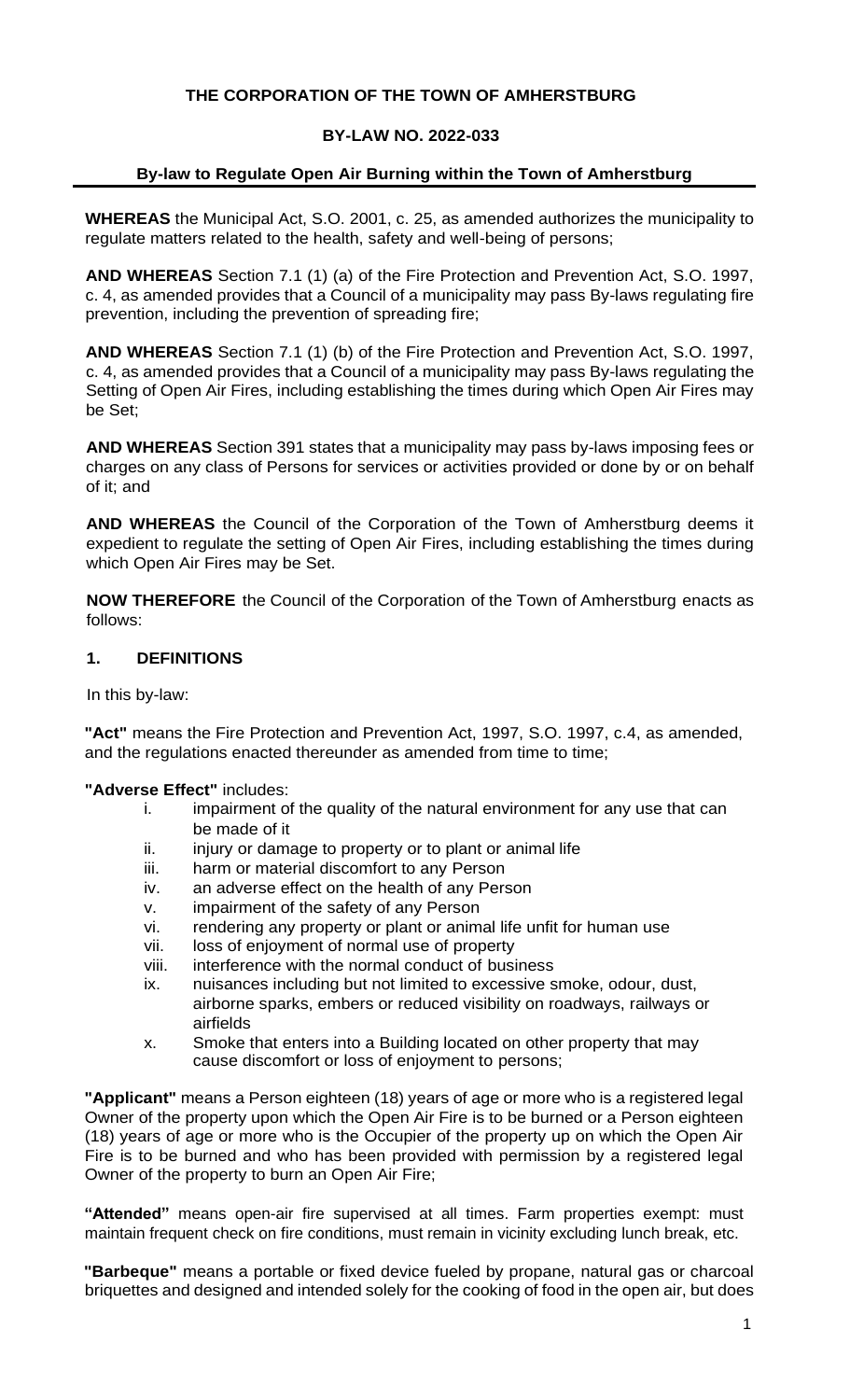not include Outdoor Fireplaces and Campfires;

**"Bon Fire"** means a fire on a farm or large rural property contained by non-Combustibles and exceeds 1m in length X 1m in width, but less than 2m, X 1m height is for recreational purposes and/or occurs after sunset and before sunrise;

**"Brush Fire"** means a pile of branches, trees, brush, that is set in an pile on large estate sized properties or farms ranging from 2 metres in diameter not exceeding 5 metres in diameter;

**"Building"** means any structure having a roof supported by walls and/or columns which is used or intended to be used for the shelter accommodation or enclosure of Persons animals or chattels;

**"Burn Barrel / Drum"** means an Open Air Fire Set and Maintained in an open top steel barrel that does not exceed 0.75 m in diameter and 1.2m in height and where the Open Air Fire is Set and Maintained for the purposes of burning wood, tree limbs, branches and non-Compostable Material limited to paper and sisal twine;

**"Campfire"** means a fire designed for cooking, recreational enjoyment or warmth that meets the following conditions:

- i. the site of the fire is bare rock or other non-Combustible Material
- ii. the space above the one metre area around the fire is at least three metres from vegetation and
- iii. the fire does not exceed one metre in height and one metre in diameter.

**"Campground"** means an area of land owned or operated by a Person and that contains camp sites for the purpose of providing overnight accommodation for tents and trailers in exchange for monetary payment;

**"Cooking Fire"** is defined as a fire created for the sole purpose of cooking food and the burning consists of a small, confined fire that is supervised at all times and used to cook food on a grill or Barbecue. The Cooking Fire must be fully Extinguished after the food is cooked;

**"Combustible material"** means material capable of burning including wood, paper, plastic and vegetation;

**"Council"** means the Council of the Corporation of the Town of Amherstburg;

**"Dangerous condition"** means any condition as determined by the Fire Chief that increases the risk of the spread of a fire or is adverse to public safety;

**"Extinguish"** means an Open Air Fire that fully ceases from burning to a degree that the ashes are cold or no longer emits heat ensuring smouldering of material does not occur. (A buried fire is not considered extinguished);

**"Farm"** means land devoted to the practice of farming and used primarily for the raising of livestock or the production, storage or processing of agricultural and horticultural produce or foods but does not include land used only as a residential occupancy. The Farm shall be registered as a farming business as defined in the *Farm Registration and Farm Organizations Funding Act, 1993,* S.O. 1993, c. 21, as amended;

**"Fire ban"** means a period of time during which the Fire Chief declares a total ban on Open Air Fires;

**"Firebreak"** means open space that surrounds an Open Air Fire and serves as a noncombustible obstacle to the spread of fire;

**"Fire Chief'** means the person appointed by Town Council as Fire Chief for the Town or authorized designate, and for the purposes of this by-law includes Municipal Law Enforcement Officer;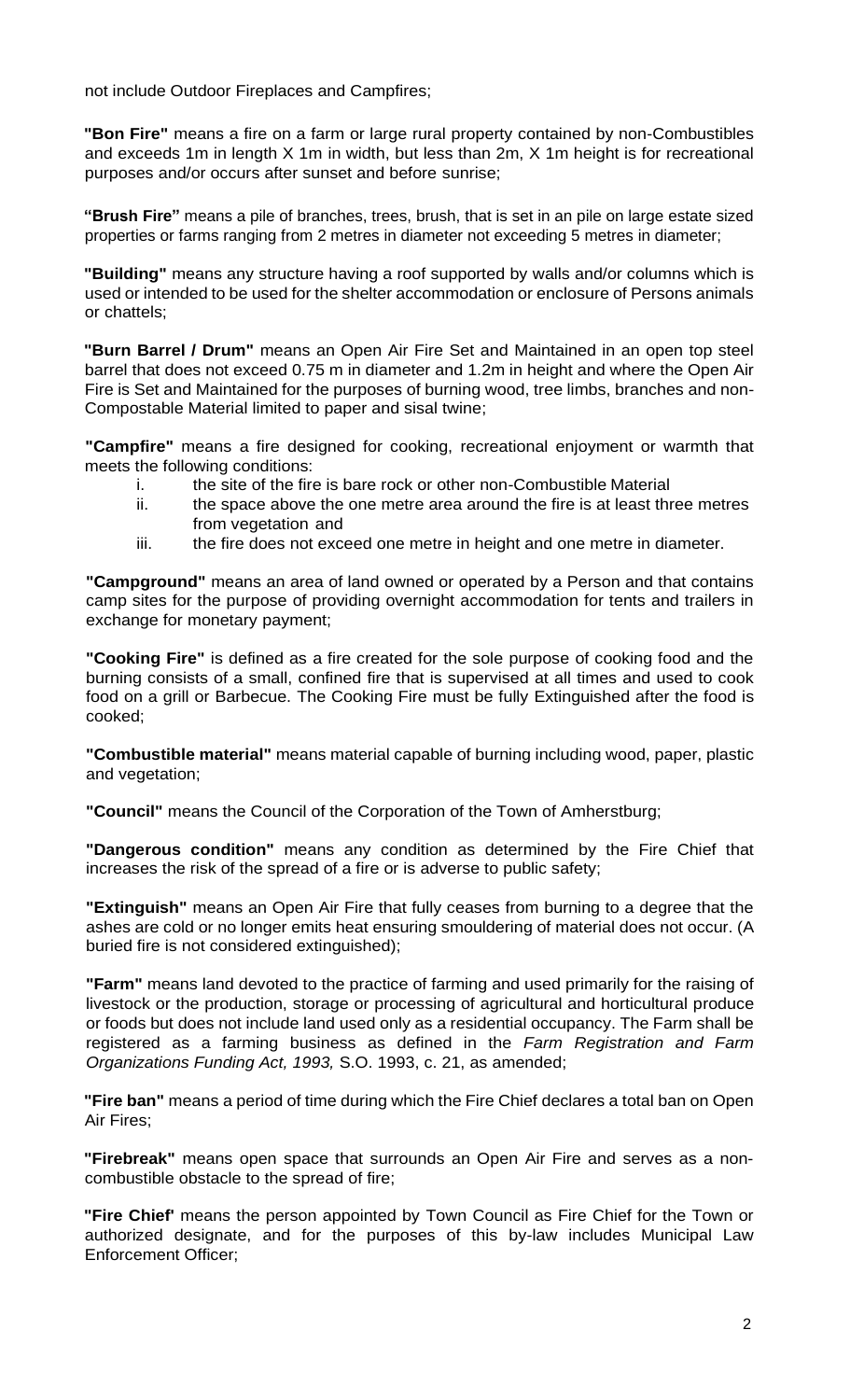**"Highway"** means a common and public highway, street, avenue, parkway, driveway, square, place, bridge, viaduct or trestle, designed and intended for, or used by, the general public for the passage of vehicles and includes the area between the lateral property lines thereof;

**"Lot Line"** means any boundary of a lot or the vertical projection thereof

**"Maintain"** means to allow an Open Air Fire to continue to burn, and "maintained" and "maintaining" have a corresponding meaning;

**"Municipal Law Enforcement Officer"** means an individual appointed by the Town for the purpose of enforcing Town by-laws;

**"Occupant"** means any Person or Persons over the age of eighteen (18) years in possession of the property;

**"Open Air Fire"** means the burning of material such as untreated wood, tree limbs and branches where the flame is not wholly contained and includes Campfires, Bonfires, Brush fire, Burn Drums, Windrows and Outdoor Fireplaces, but does not include Barbecues and Personal Warming Devices;

**"Open Air Fire Permit (Permit)"** means a written conditional authorization issued and administered by the Fire Chief to Set an Open Air Fire, as per any restrictions and conditions contained within this by-law or as may be specified on the Open Air Permit itself;

**"Outdoor Fireplace Unit or Recreational Fireplace Unit"** means a: manufactured woodburning appliance, site-built masonry fireplace, fire pit, chimenea, clay or metal fireplace, portable wood-burning devices used for outdoor recreation or heating, or other enclosed container used outdoors and not fuelled by natural gas or propane and designed to hold a small fire, not exceeding one metre (3.2 feet) in any direction; but does not include pellet fuelled Barbeques or industrial 'wood-waste' combustors;

**"Owner"** shall include any Person who is an owner of land either jointly or in common with any other Person or persons and shall include any or all of such persons;

**"Permit Holder"** means a Person eighteen (18) years of age or more to whom an Open Air Permit has been issued by the Fire Chief;

**"Person"** means any individual, Owner, Occupant, association, firm, partnership, corporation, agent or trustee and the heirs, executors, or other legal representatives of a Person to whom the context can apply according to law;

**"Personal warming device"** means a gas-fueled appliance used for personal warming that is in conformance with the Technical Standards and Safety Act, 2000, S.O. 2000, c. 16, as may be amended from time to time, is for outdoor use and is installed in accordance with the manufacturer's instructions;

# **"Prohibited Materials"** include:

- i. Construction and demolition waste or materials including roofing tiles or shingles
- ii. Hazardous substances including but not limited to batteries, household chemicals, pesticides, asbestos, used oil, gasoline, paints, varnishes, and solvents
- iii. Furniture and appliances
- iv. Tires and rubber materials
- v. Any plastic materials including but not limited to nylon, PVC or ABS plastics, polystyrene or urethane foam, and synthetic fabrics, plastic films and plastic containers
- vi. Newspaper, cardboard, office paper
- vii. Treated or painted wood including but not limited to plywood, composite wood products or other wood products that are painted, varnished or treated with preservatives
- viii. Leaves and grass clippings except leaves attached to tree limbs;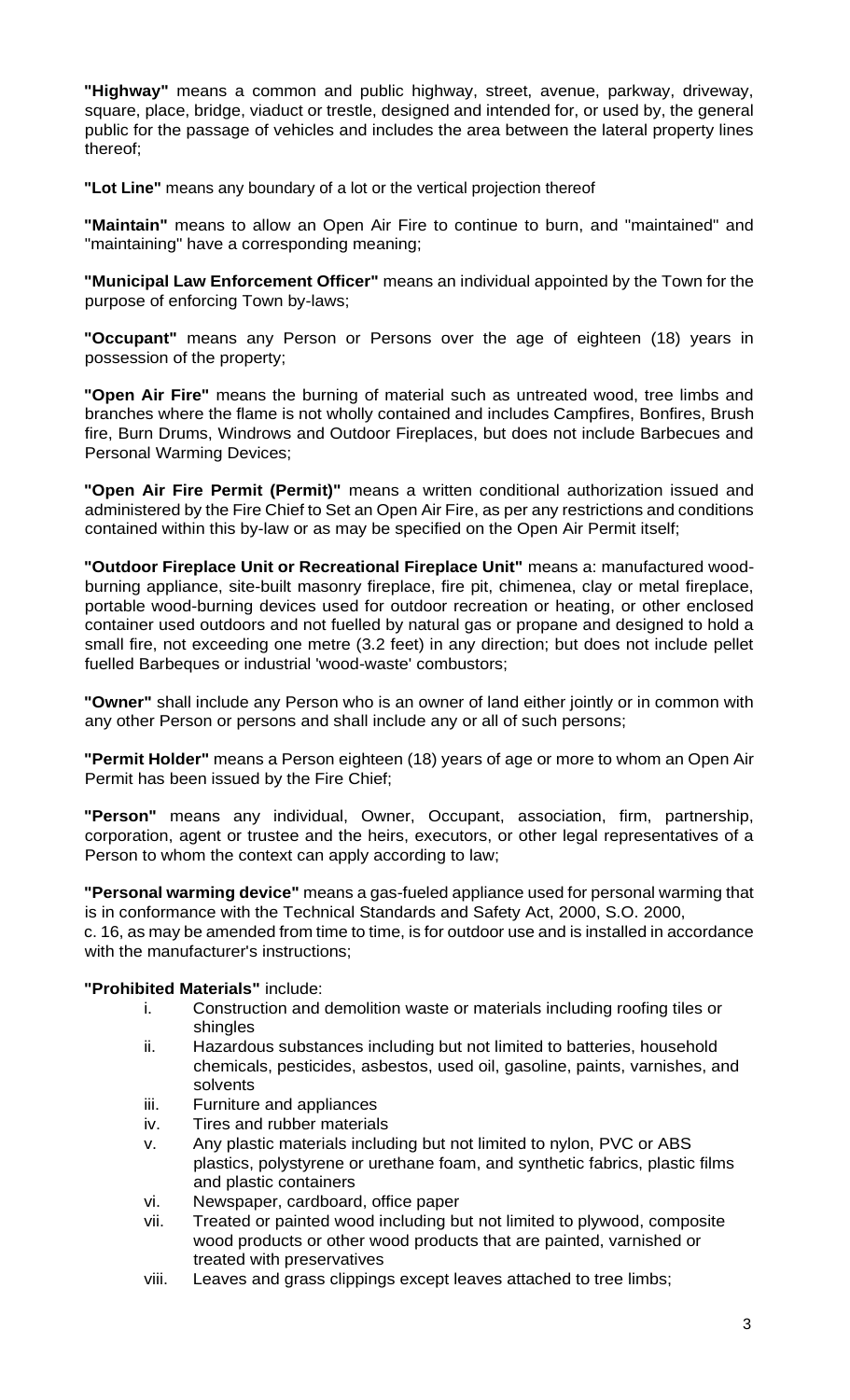**"Restricted Area"** means areas where types of Open Air Fires are prohibited or Permits are denied by the Fire Chief;

**"Rural property"** means for the purpose of this bylaw, property outside the urban and suburban settlements;

**"Sensitive Receptor Place"** include:

- i. A health care facility
- ii. A senior citizens' residence or long-term care facility
- iii. A child care facility during operating hours
- iv. An educational facility during operating hours
- v. An environmentally sensitive area
- vi. A place specified by the Town as a place where discharges of smoke may cause a risk to human health;

**"Set"** means to light an Open Air Fire, and "setting" has a corresponding meaning;

**"Town"** means the Corporation of the Town of Amherstburg;

**"Windrow"** means an Open Air Fire on a Farm where the size of the material to be burned does not exceed 50 m in length, 5 m in width and 3 m in height and that is set and maintained solely for the purposes of burning wood, tree limbs and branches as part of farming practices for clearing agricultural land.

# **2. INTERPRETATION**

- 2.1 In this by-law, a word interpreted in the singular number has a corresponding meaning when used in the plural.
- 2.2 Nothing in this by-law shall be interpreted as reducing or eliminating compliance with the provisions of all applicable Federal or Provincial statutes and regulations related to open air burning, and in particular the Fire Protection and Prevention Act.
- 2.3 In this by-law the word "metre" shall be represented by the abbreviation "m" and the word "centimeter" shall be represented by the abbreviation "cm".

# **3. PROHIBITIONS**

- 3.1 No Person shall Set or Maintain an Open Air Fire without an Open Air Permit.
- 3.2 No Person shall Set or Maintain an Open Air Fire in a Restricted Area.
- 3.3 No Person shall Set or Maintain an Open Air Fire during a Fire Ban.
- 3.4 No Person shall Set or Maintain an Open Air Fire that burns Prohibited Materials.
- 3.5 No Person shall Set or Maintain an Open Air Fire in a manner that violates a condition of the Open Air Permit in Section 6, 7, 8, or 9.
- 3.6 No Person shall Set or Maintain an Open Air Fire on any roadway, Highway, park, easement, beach, or on ice of a lake, pond, stream or body of water.
- 3.7 No Person shall Set or Maintain an Open Air Fire on public property owned or operated by the Town without written permission of the Fire Chief and/or Council.
- 3.8 No Person shall Set or Maintain an Open Air Fire where it causes Adverse Effects.
- 3.9 No Person shall Set or Maintain an Open Air Fire within 100 m from a Sensitive Receptor Place.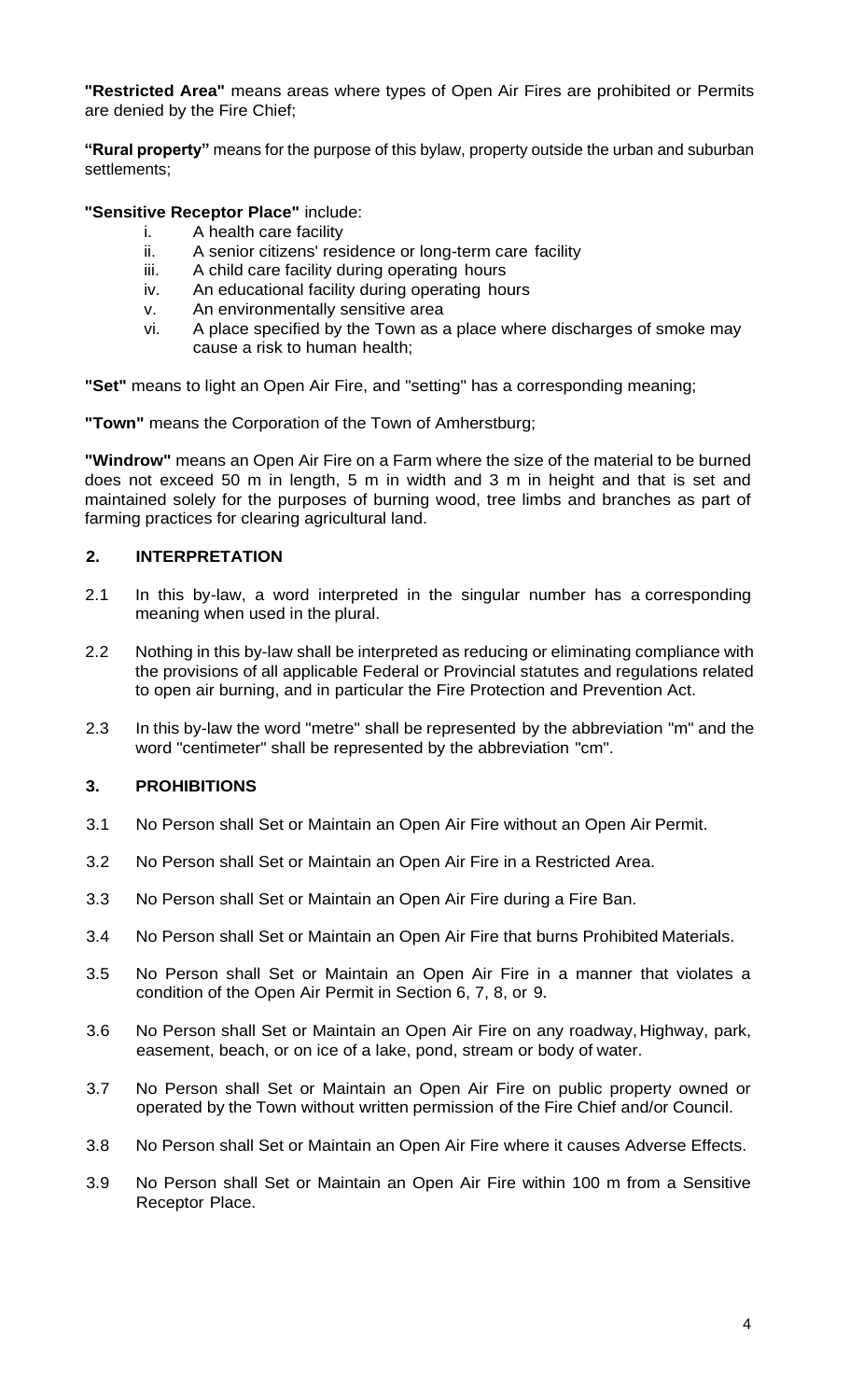- 3.10 No person shall set or Maintain an Open Air Fire defined as a Bon Fire or Windrow, unless on a Farm and under a valid Permit.
- 3.11 No Person shall obstruct, hinder or otherwise interfere with a Municipal Law Enforcement Officer in the lawful carrying out of their duties and responsibilities under the provisions of this by-law.

### **4. EXEMPTIONS**

- 4.1 The Amherstburg Fire Department shall be exempt from the provisions of this by law with respect to Open Air Fires for the purposes of training, educating individuals on fire safety or for research purposes.
- 4.2 Professional fire prevention trainers shall be exempt from the provisions of this bylaw with respect to Open Air Fires set for the purposes of fire safety training pursuant to Section 2.8.2.1 of the Fire Code.
- 4.3 The Town shall be exempt from the provisions of this by-law with respect to Open Air Fires related to municipal work being done or tasks.
- 4.4 The use of a Barbeque or a Personal Warming Device is exempt from obtaining an Open Air Fire Permit

# **5. OPEN AIR FIRE PERMIT**

- 5.1 Any Person eighteen (18) years of age or older may make a written application for an Open Air Fire Permit to the Fire Chief prior to the proposed date of the first Open Air Fire of the calendar year.
- 5.2 Any Person Owning or operating a Campground may make a written application for an Open Air Fire Permit to the Fire Chief prior to the proposed date of the first Open Air Fire of the calendar year.
- 5.3 Any Person Owning and operating a Farm may make a written application for an Open Air Fire Permit to the Fire Chief prior to the proposed date of the first Open Air Fire of the calendar year.
- 5.4 The application shall include:
	- 5.4.1 the name, address, email address and phone number of the Applicant;
	- 5.4.2 the Owner's written consent to an Open Air Fire, if the Applicant is not the Owner of the property;
	- 5.4.3 the municipal address of the location of the proposed Open Air Fire;
	- 5.4.4 the Open Air one-time site inspection fee renewal permits are not subject to additional fees unless another site inspection is required due to changes or circumstances at the location of the Open Air Permit.
	- 5.4.5 Farm business registration number if required;
	- 5.4.6 other information as may be required by the Fire Chief;
- 5.5 A Permit is valid on the date of issue and for the balance of the calendar year in which the permit is issued.
- 5.6 The Fire Chief reserves the right to issue or deny issuing an Open Air Fire Permit.

### **6. OPEN AIR FIRE PERMIT CONDITIONS**

6.1 The Permit Holder shall comply at all times with the Act and all other applicable municipal by-laws, provincial and federal laws.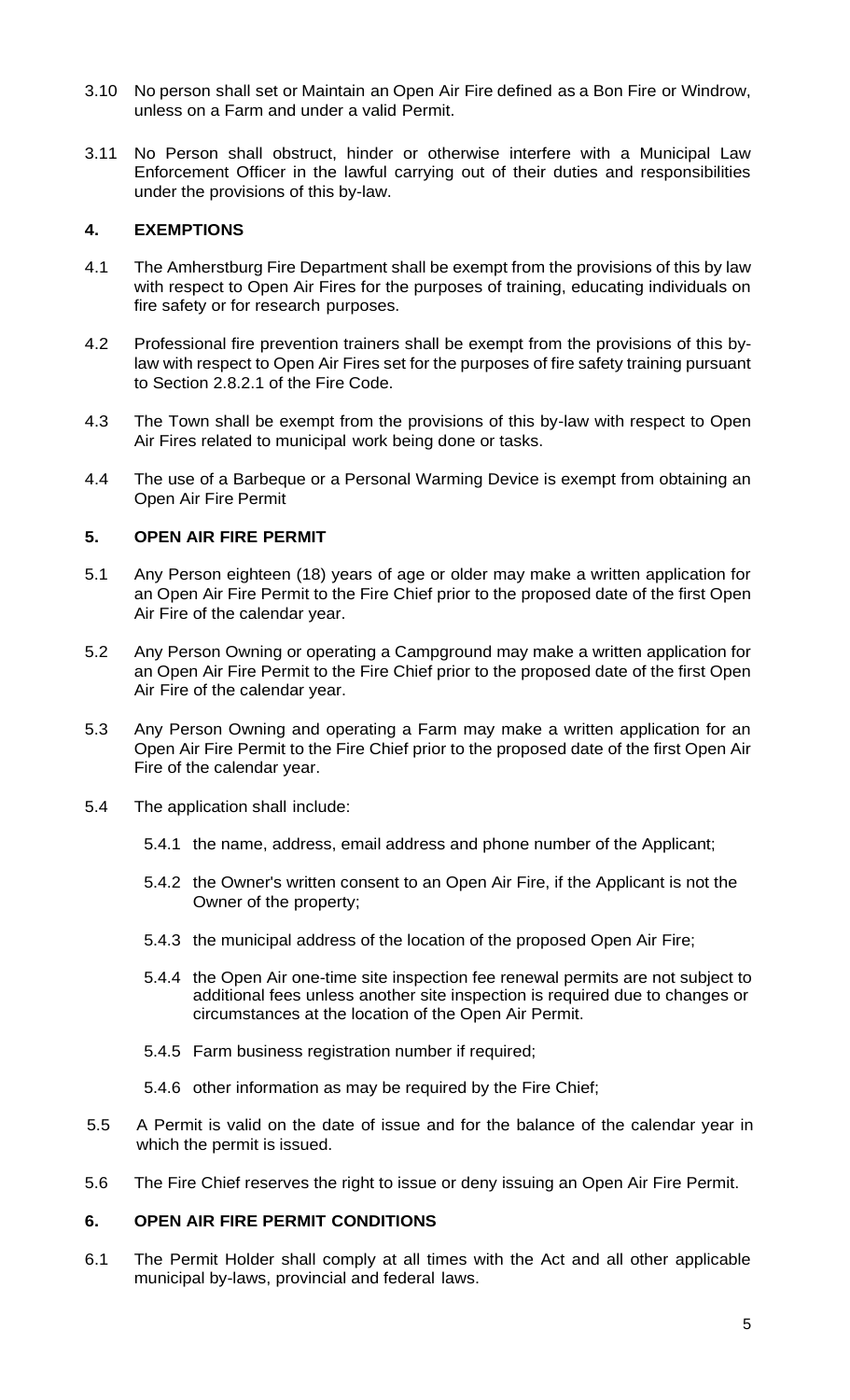- 6.2 A Permit for an Open Air Fire is not transferable to another Person or to a new location.
- 6.3 No Permit Holder shall Set or Maintain an Open Air Fire unless the Permit Holder:
	- 6.3.1 Open-Air burning shall be constantly attended and supervised by a competent Person of at least eighteen (18) years of age to ensure that the Fire is kept under control. The Person shall have readily available for use such Fire Extinguishing equipment as may be necessary for the total control of the fire.
	- 6.3.2 Prior to leaving the site, the Open-Air Fire shall be completely Extinguished.
	- 6.3.3 Produces his or her Permit upon being so directed by the Fire Chief;
	- 6.3.4 Has equipment capable of extinguishing the fire such as rakes, shovels, or water immediately available for use at the site of the Open Air Fire;
	- 6.3.5 Immediately extinguishes the Open Air Fire upon so ordered by the Fire Chief;
	- 6.3.6 Burns from sunrise to sunset on any day with the exceptions of Campfires and Outdoor Fireplaces; Bon Fires
	- 6.3.7 Burns only Combustible Materials or fuel permitted
	- 6.3.8 Complies to any additional conditions to a Permit imposed by the Fire Chief;
- 6.4 Where the material to be burned in an Open Air Fire is more than 1 m but less than 2m in length, width and height, no Permit Holder shall Set or Maintain an Open Air Fire:
	- 6.4.1 At a distance of less than 30 m from any Building, hedge, fence, lot line, overhead wiring or a Highway and at a distance of less than 25 m from another Open Air Fire;
	- 6.4.2 At a distance of at least a 15 m radius where Combustible Material, that is not a Building, hedge, fence, lot line or overhead wiring or a Highway is present;
- 6.5 Where the material to be burned in an Open Air Fire is between 2 m and 3 m in length, width and height, no Permit Holder shall Set or Maintain an Open Air Fire:
	- 6.5.1 At a distance of less than 60 m from any building, hedge, fence, lot line, overhead wiring or a Highway and at a distance of less than 25 m from another Open Air Fire;
	- 6.5.2 At a distance of at least a 15 m radius where Combustible Material other than a Building, hedge, fence, lot line or overhead wiring or a Highway is present.
- 6.6 Where the material to be burned in an Open Air Fire is between 4 m but less than 5 m in a Brush fire, no Permit Holder shall Set or Maintain an Open Air Fire
	- 6.6.1 At a distance of less than 90 m from any building, hedge, fence, overhead wiring or a Highway and at a distance of less than 30 m from another Open Air Fire
	- 6.6.2 At a distance of at least a 30 m radius where Combustible Material other than a Building, hedge, fence or overhead wiring or a Highway is present.

#### **7. OPEN AIR PERMIT CAMPFIRE CONDITIONS**

7.1 No Permit Holder shall Set or Maintain a Campfire unless the Permit Holder: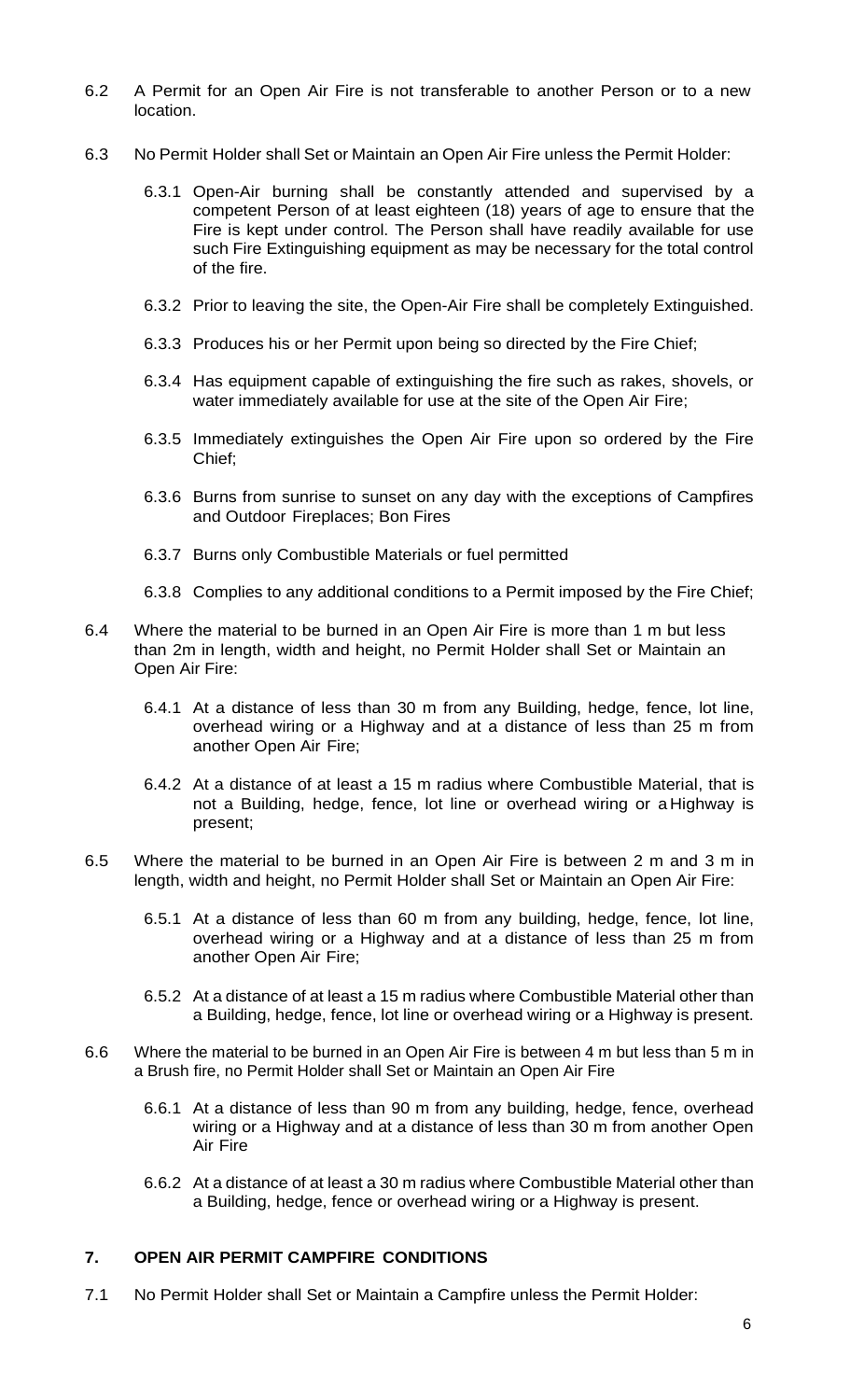- 7.1.1 Receives permission on the day of the proposed Campfire by calling the designated campfire hotline ;
- 7.1.2 Ensures that a Person eighteen (18) years of age or older Maintains constant watch and control over the Campfire at all times from the time of the Setting of the Campfire until it is fully Extinguished;
- 7.1.3 Produces his or her Permit upon being so directed by the Fire Chief
- 7.1.4 Has equipment capable of Extinguishing the fire such as rakes, shovels, or water immediately available for use at the site of the Campfire;
- 7.1.5 Immediately extinguishes the Campfire upon so ordered by the Fire Chief;
- 7.1.6 Burns only dry firewood;
- 7.1.7 Ensures the Campfire does not exceed 1 metre in width at the largest point or is piled higher than 1 metre in height;
- 7.1.8 Ensures the Campfire is located at a distance of not less than 15 m from any Building, hedge, fence, lot line, Highway, overhead wiring or other Combustible Material;
- 7.1.9 Ensure the Campfire is located a distance of not less than 10 m from any Building, hedge, fence, lot line, overhead wiring or other Combustible Material or a Highway where the Campfire is surrounded by non-Combustible material to a minimum height of 40 cm.
- 7.1.10 Complies with any additional conditions to a Permit imposed by the Fire Chief.

#### **8. OPEN AIR PERMIT OUTDOOR FIREPLACE CONDITIONS**

- 8.1 No Permit Holder Shall Set or Maintain an Outdoor Fireplace unless the Permit Holder:
	- 8.1.1 Receives permission on the day of the proposed Outdoor Fireplace Fire by calling the designated campfire hotline;
	- 8.1.2 Ensures that a Person eighteen (18) years of age or older Maintains constant watch and control over the Outdoor Fire Place Fire at all times from the time of the Setting of the Outdoor Fireplace Fire until it is fully extinguished;
	- 8.1.3 Produces his or her Permit upon being so directed by the Fire Chief;
	- 8.1.4 Has equipment capable of extinguishing the fire such as rakes, shovels, or water immediately available for use on the Outdoor Fireplace Fire;
	- 8.1.5 Immediately extinguishes the Outdoor Fireplace Fire upon so ordered by the Fire Chief;
	- 8.1.6 Burns only dry firewood;
	- 8.1.7 Ensures the Outdoor Fireplace Fire is located at a distance of not less than 5 m from any Building, hedge, fence, Lot Line, Highway, overhead wiring or other Combustible Material or in accordance with manufacturer or listing agency (i.e. ULC, Warnock Hersey) recommendations;
	- 8.1.8 Complies with any additional conditions to a Permit imposed by the Fire Chief.
- **9. Bonfire** (Farm and Rural properties only) Larger than 1m, but no larger than 2m with a minimum of 30 metres from buildings, fences, highways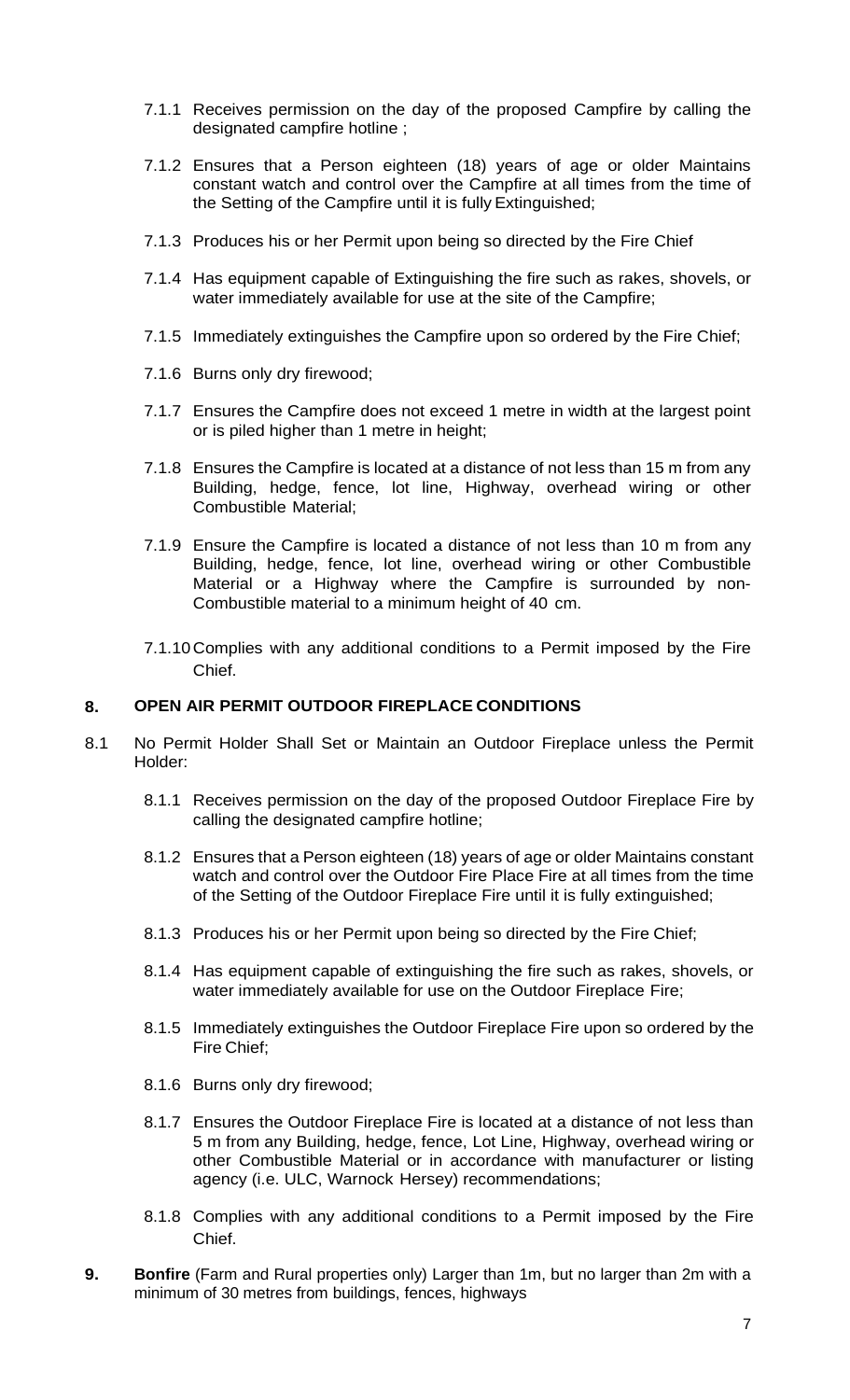- **9.1** No Permit Holder Shall Set or Maintain an Outdoor Fireplace unless the Permit Holder:
	- 9.1.1 Receives permission on the day of the proposed Bon Fire at least 2 hours prior to the proposed Bonfire from the on-duty officer at the prescribe number;
	- 9.1.2 Ensures that a Person eighteen (18) years of age or older Maintains constant watch and control over the Outdoor Fire Place Fire at all times from the time of the Setting of the Outdoor Fireplace Fire until it is fully extinguished;
	- 9.1.3 Produces his or her Permit upon being so directed by the Fire Chief;
	- 9.1.4 Has equipment capable of extinguishing the fire such as rakes, shovels, or water immediately available for use on the Outdoor Fireplace Fire;
	- 9.1.5 Immediately extinguishes the Outdoor Fireplace Fire upon so ordered by the Fire Chief;
	- 9.1.6 Burns only dry firewood;
	- 9.1.7 Ensures the Bon Fire is located at a distance of not less than 30 m from any Building, hedge, fence, Highway, overhead wiring or other Combustible Material;
	- 9.1.8 Complies with any additional conditions to a Permit imposed by the Fire Chief.

### **10. OPEN AIR FIRE PERMIT BURN DRUM / BARREL**

- **10.1** No Permit Holder Shall Set or Maintain a Burn Drum / Barrel unless the Permit Holder:<br>10.1.1
	- Receives permission on the day of the proposed Burn drum / barrel Fire from the on-duty officer at the prescribed number.
	- 10.1.2 Ensures that a Person eighteen (18) years of age or older Maintains constant watch and control over the Burn Drum / Barrel Fire at all times from the time of the Setting of the fire until it is fully extinguished;
	- 10.1.3 Produces his or her Permit upon being so directed by the Fire Chief;
	- 10.1.4 Has equipment capable of extinguishing the fire such as rakes, shovels, or water immediately available for use on the Burn Drum / barrel Fire;
	- 10.1.5 Immediately extinguishes the Burn Drum /Barrel Fire upon so ordered by the Fire Chief;
	- 10.1.6 Burns only dry firewood;
	- 10.1.7 Ensures the Burn Drum / Barrel Fire is located at a distance of not less than 10 m from any Building, hedge, fence, Highway, overhead wiring or other Combustible Material

### **Complies with any additional conditions to a Permit imposed by the Fire Chief.**

### **11. OPEN AIR PERMIT WINDROW CONDITIONS**

- 11.1 No Permit Holder shall Set or Maintain a Windrow unless the Permit Holder:
	- 11.1.1 Receives permission on the day of the proposed Windrow from the on duty officer at the prescribed number;
	- 11.1.2 Sets or Maintains a Windrow between Monday to Friday, inclusive;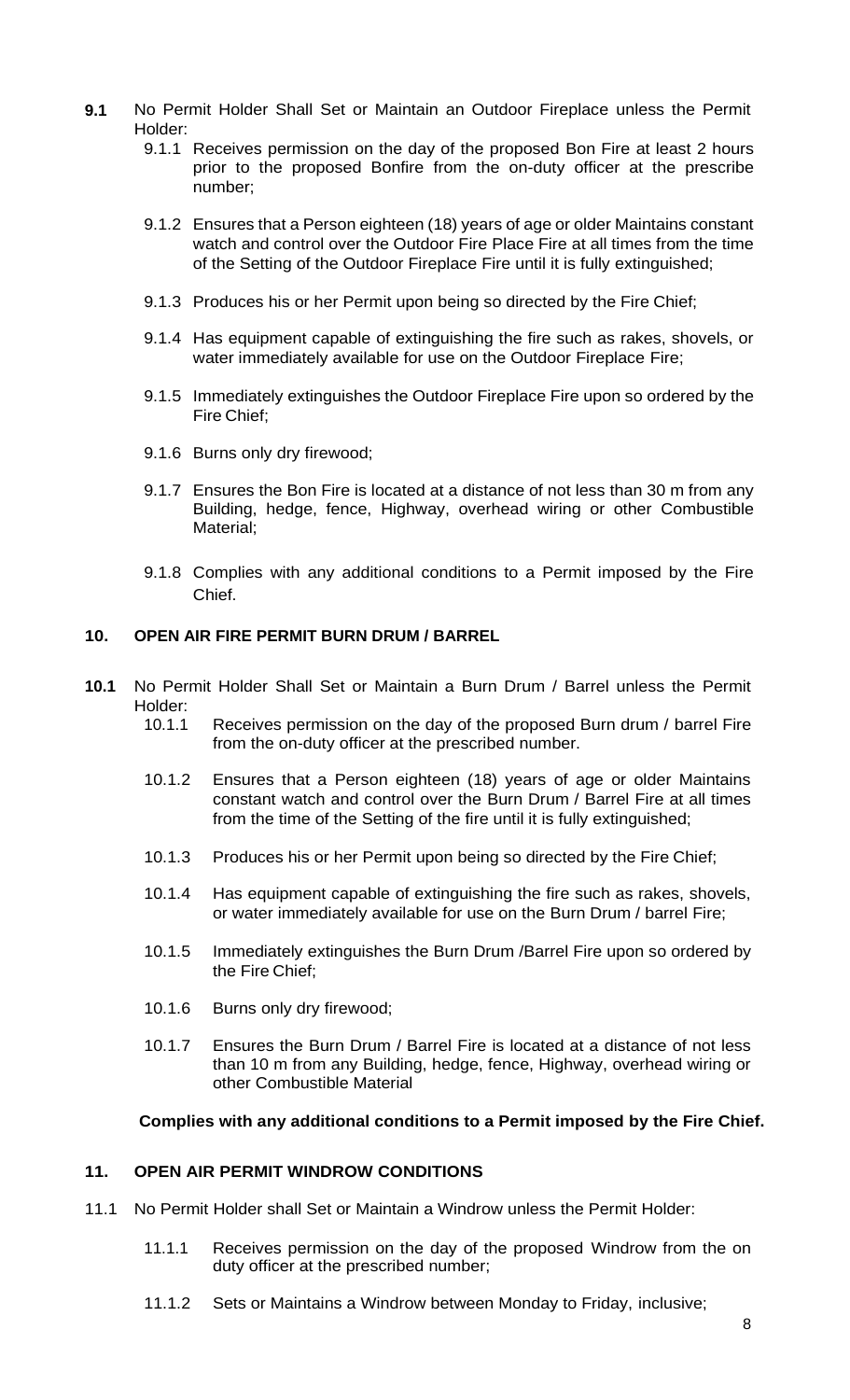- 11.1.3 Ensures that a Person eighteen (18) years of age or older Maintains constant watch and control over the Windrow at all times from the time of the Setting of the Windrow until it is fully Extinguished;
- 11.1.4 Produces his or her Permit upon being so directed by the Fire Chief;
- 11.1.5 Has equipment capable of Extinguishing the fire such as Front end loader, excavator rakes, shovels, or water immediately available for use at the site of the Windrow;
- 11.1.6 Immediately Extinguishes the Windrow upon so ordered by the Fire Chief;
- 11.1.7 Ensures the Windrow is located a distance of not less than 90 m from a Building, overhead wiring or Highway;
- 11.1.8 Ensures the Windrow is located a distance of not less than 60 m from a wooden fence rail, hedge or standing timber;
- 11.1.9 Ensures the Windrow is located a distance of not less than 30 m from any other Combustible Material;
- 11.1.10 Ensures a firebreak of 5 m in width surrounds the Windrow until it is Extinguished;
- 11.1.11 Ensures the Windrow is constructed at right angles to the prevailing wind direction;
- 11.1.12 Ensure the Windrow is constructed on soil other than peat soil types;
- 11.1.13 Ensure there is a separation distance of at least 15 m between the ends of the Windrows and at least 25 m between parallel Windrows, of more than one Windrow is Set or Maintained at the same time;
- 11.1.14 Ensure the Windrow is Set first at its centre;
- 11.1.15 Ceases to add material to the Windrow if a Fire Ban comes into effect;

# **12 SPECIAL EVENT OPEN AIR FIRE**

- 12.1 A community not-for-profit organization or a religious institution may apply in writing to the Fire Chief for an Open Air Fire Permit to conduct Campfires or Open Air Fire in an Outdoor Fireplace for cultural, religious or recreational specific events.
- 12.2 The Fire Chief may issue an Open Air Permit subject to compliance with Section 6, 7, 8 ,9,or 10 as applicable and any other conditions imposed by the Fire Chief.
- 12.3 A Permit issued for a special event is valid only for the specific dates outlined in the application.

### **13 PERMIT FEES**

13.1 The non-refundable Permit application fee and site inspection fee is set out in of the Town's User Fee By-law as amended from time to time.

# **14 REVOCATION**

- 14.1 A Permit issued to a Permit Holder may be revoked by the Fire Chief if in his or her opinion a dangerous condition exists in or near the site of the Open Air Fire.
- 14.2 A Permit issued to a Permit Holder may be revoked by the Fire Chief if the Permit Holder fails to comply with the requirements of the Permit and any other provisions of this by-law.